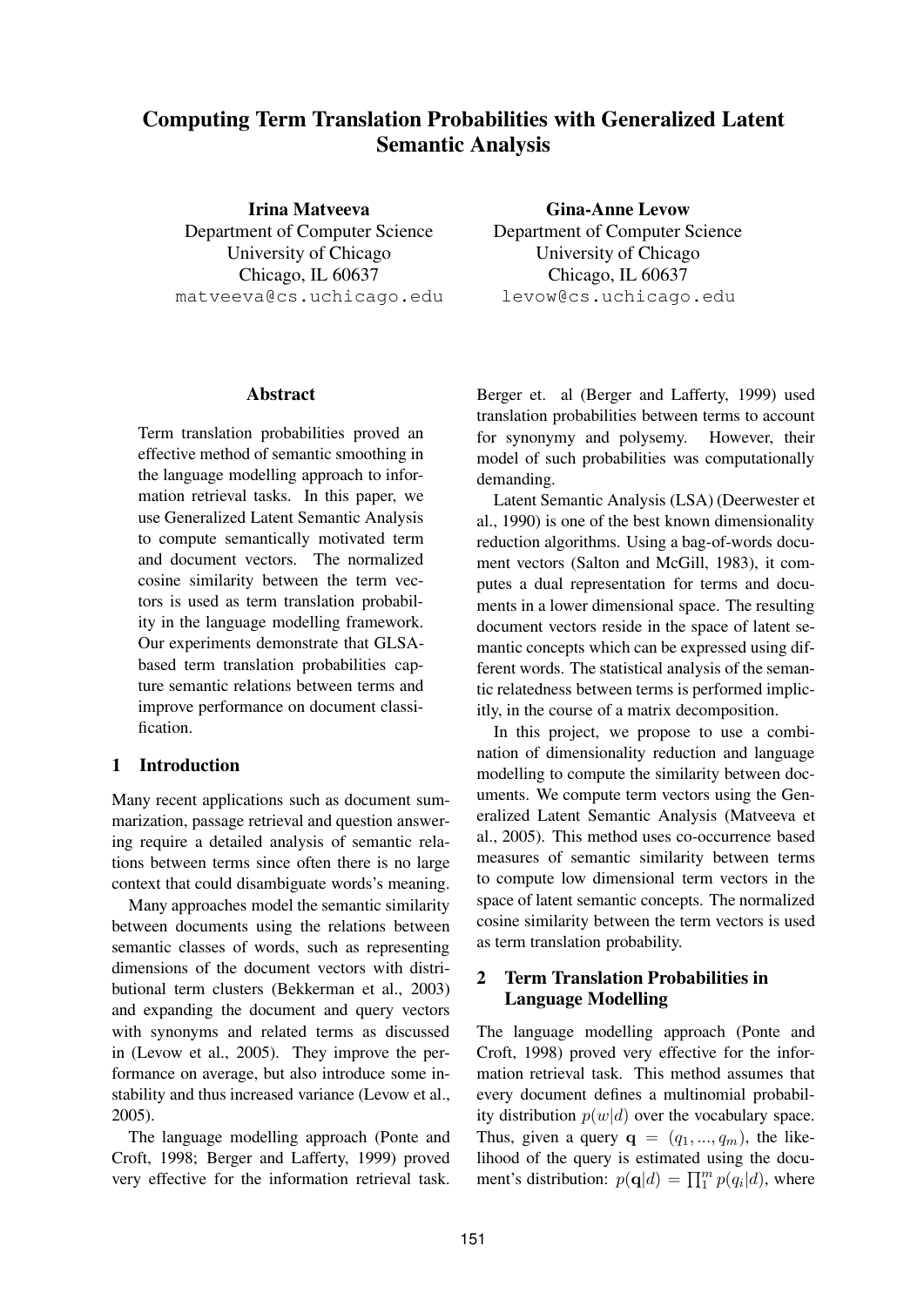$q_i$  are query terms. Relevant documents maximize  $p(d|\mathbf{q}) \propto p(\mathbf{q}|d)p(d).$ 

Many relevant documents may not contain the same terms as the query. However, they may contain terms that are semantically related to the query terms and thus have high probability of being "translations", i.e. re-formulations for the query words.

Berger et. al (Berger and Lafferty, 1999) introduced translation probabilities between words into the document-to-query model as a way of semantic smoothing of the conditional word probabilities. Thus, they query-document similarity is computed as

$$
p(\mathbf{q}|d) = \prod_{i}^{m} \sum_{w \in d} t(q_i|w)p(w|d). \tag{1}
$$

Each document word  $w$  is a translation of a query term  $q_i$  with probability  $t(q_i|w)$ . This approach showed improvements over the baseline language modelling approach (Berger and Lafferty, 1999). The estimation of the translation probabilities is, however, a difficult task. Lafferty and Zhai used a Markov chain on words and documents to estimate the translation probabilities (Lafferty and Zhai, 2001). We use the Generalized Latent Semantic Analysis to compute the translation probabilities.

#### **2.1 Document Similarity**

We propose to use low dimensional term vectors for inducing the translation probabilities between terms. We postpone the discussion of how the term vectors are computed to section 2.2. To evaluate the validity of this approach, we applied it to document classification.

We used two methods of computing the similarity between documents. First, we computed the language modelling score using term translation probabilities. Once the term vectors are computed, the document vectors are generated as linear combinations of term vectors. Therefore, we also used the cosine similarity between the documents to perform classificaiton.

We computed the language modelling score of a test document d relative to a training document  $d_i$  as

$$
p(d|d_i) = \prod_{v \in d} \sum_{w \in d_i} t(v|w)p(w|d_i). \tag{2}
$$

Appropriately normalized values of the cosine similarity measure between pairs of term vectors  $\cos(\vec{v}, \vec{w})$  are used as the translation probability between the corresponding terms  $t(v|w)$ .

In addition, we used the cosine similarity between the document vectors

$$
\langle \vec{d}_i, \vec{d}_j \rangle = \sum_{w \in d_i} \sum_{v \in d_j} \alpha_w^{d_i} \beta_v^{d_j} \langle \vec{w}, \vec{v} \rangle, \qquad (3)
$$

where  $\alpha_w^{d_i}$  and  $\beta_v^{d_j}$  represent the weight of the terms  $w$  and  $v$  with respect to the documents  $d_i$ and  $d_i$ , respectively.

In this case, the inner products between the term vectors are also used to compute the similarity between the document vectors. Therefore, the cosine similarity between the document vectors also depends on the relatedness between pairs of terms.

We compare these two document similarity scores to the cosine similarity between bag-ofword document vectors. Our experiments show that these two methods offer an advantage for document classification.

#### **2.2 Generalized Latent Semantic Analysis**

We use the Generalized Latent Semantic Analysis (GLSA) (Matveeva et al., 2005) to compute semantically motivated term vectors.

The GLSA algorithm computes the term vectors for the vocabulary of the document collection C with vocabulary  $V$  using a large corpus  $W$ . It has the following outline:

- 1. Construct the weighted term document matrix D based on C
- 2. For the vocabulary words in  $V$ , obtain a matrix of pair-wise similarities, S, using the large corpus W
- 3. Obtain the matrix  $U^T$  of low dimensional vector space representation of terms that preserves the similarities in  $S, U^T \in R^{k \times |V|}$
- 4. Compute document vectors by taking linear combinations of term vectors  $\hat{D} = U^T D$

The columns of  $\hat{D}$  are documents in the kdimensional space.

In step 2 we used point-wise mutual information (PMI) as the co-occurrence based measure of semantic associations between pairs of the vocabulary terms. PMI has been successfully applied to semantic proximity tests for words (Turney, 2001; Terra and Clarke, 2003) and was also successfully used as a measure of term similarity to compute document clusters (Pantel and Lin, 2002). In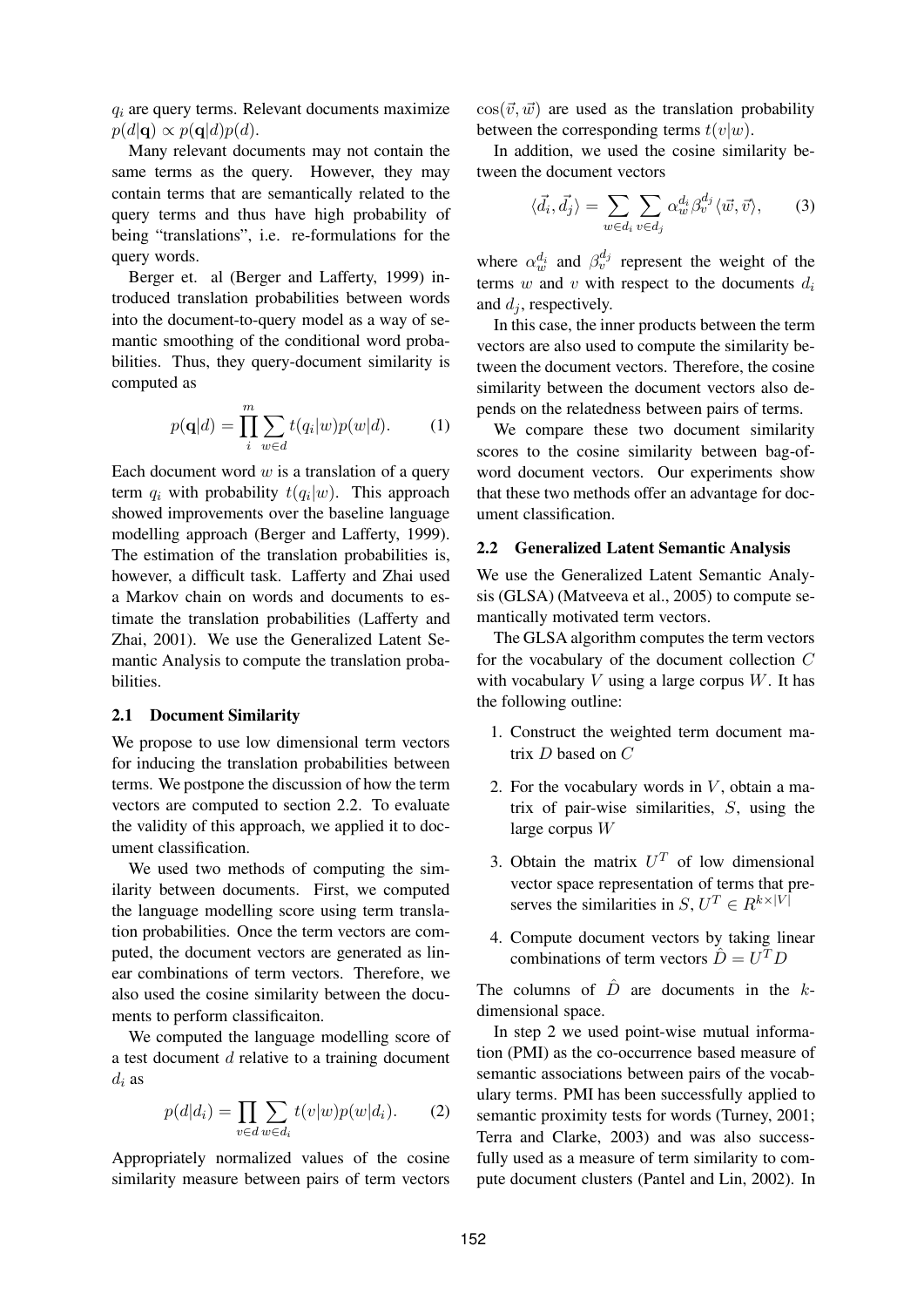our preliminary experiments, the GLSA with PMI showed a better performance than with other cooccurrence based measures such as the likelihood ratio, and  $\chi^2$  test.

PMI between random variables representing two words,  $w_1$  and  $w_2$ , is computed as

$$
PMI(w_1, w_2) = \log \frac{P(W_1 = 1, W_2 = 1)}{P(W_1 = 1)P(W_2 = 1)}.
$$
\n(4)

We used the singular value decomposition (SVD) in step 3 to compute GLSA term vectors.

LSA (Deerwester et al., 1990) and some other related dimensionality reduction techniques, e.g. Locality Preserving Projections (He and Niyogi, 2003) compute a dual document-term representation. The main advantage of GLSA is that it focuses on term vectors which allows for a greater flexibility in the choice of the similarity matrix.

#### **3 Experiments**

The goal of the experiments was to understand whether the GLSA term vectors can be used to model the term translation probabilities. We used a simple k-NN classifier and a basic baseline to evalute the performance. We used the GLSAbased term translation probabilities within the language modelling framework and GLSA document vectors.

We used the 20 news groups data set because previous studies showed that the classification performance on this document collection can noticeably benefit from additional semantic information (Bekkerman et al., 2003). For the GLSA computations we used the terms that occurred in at least 15 documents, and had a vocabulary of 9732 terms. We removed documents with fewer than 5 words. Here we used 2 sets of 6 news groups.  $Group_d$  contained documents from dissimilar news groups<sup>1</sup>, with a total of 5300 documents. Group<sub>s</sub> contained documents from more similar news groups<sup>2</sup> and had  $4578$  documents.

#### **3.1 GLSA Computation**

To collect the co-occurrence statistics for the similarities matrix  $S$  we used the English Gigaword collection (LDC). We used 1,119,364 New York Times articles labeled "story" with 771,451 terms.

|      | $Group_d$ |      |      | $Group_s$ |      |      |
|------|-----------|------|------|-----------|------|------|
| #L   | tf        | Glsa | LM   | tf        | Glsa | LM   |
| 100  | 0.58      | 0.75 | 0.69 | 0.42      | 0.48 | 0.48 |
| 200  | 0.65      | 0.78 | 0.74 | 0.47      | 0.52 | 0.51 |
| 400  | 0.69      | 0.79 | 0.76 | 0.51      | 0.56 | 0.55 |
| 1000 | 0.75      | 0.81 | 0.80 | 0.58      | 0.60 | 0.59 |
| 2000 | 0.78      | 0.83 | 0.83 | 0.63      | 0.64 | 0.63 |

Table 1: k-NN classification accuracy for 20NG.



Figure 1:  $k$ -NN with 400 training documents.

We used the Lemur toolkit<sup>3</sup> to tokenize and index the document; we used stemming and a list of stop words. Unless stated otherwise, for the GLSA methods we report the best performance over different numbers of embedding dimensions.

The co-occurrence counts can be obtained using either term co-occurrence within the same document or within a sliding window of certain fixed size. In our experiments we used the windowbased approach which was shown to give better results (Terra and Clarke, 2003). We used the window of size 4.

#### **3.2 Classification Experiments**

We ran the k-NN classifier with  $k=5$  on ten random splits of training and test sets, with different numbers of training documents. The baseline was to use the cosine similarity between the bag-ofwords document vectors weighted with term frequency. Other weighting schemes such as maximum likelihood and Laplace smoothing did not improve results.

Table 1 shows the results. We computed the score between the training and test documents using two approaches: cosine similarity between the GLSA document vectors according to Equation 3 (denoted as GLSA), and the language modelling score which included the translation probabilities between the terms as in Equation 2 (denoted as

<sup>1</sup> os.ms, sports.baseball, rec.autos, sci.space, misc.forsale, religion-christian

politics.misc. politics.mideast, politics.guns, religion.misc, religion.christian, atheism

<sup>3</sup> http://www.lemurproject.org/